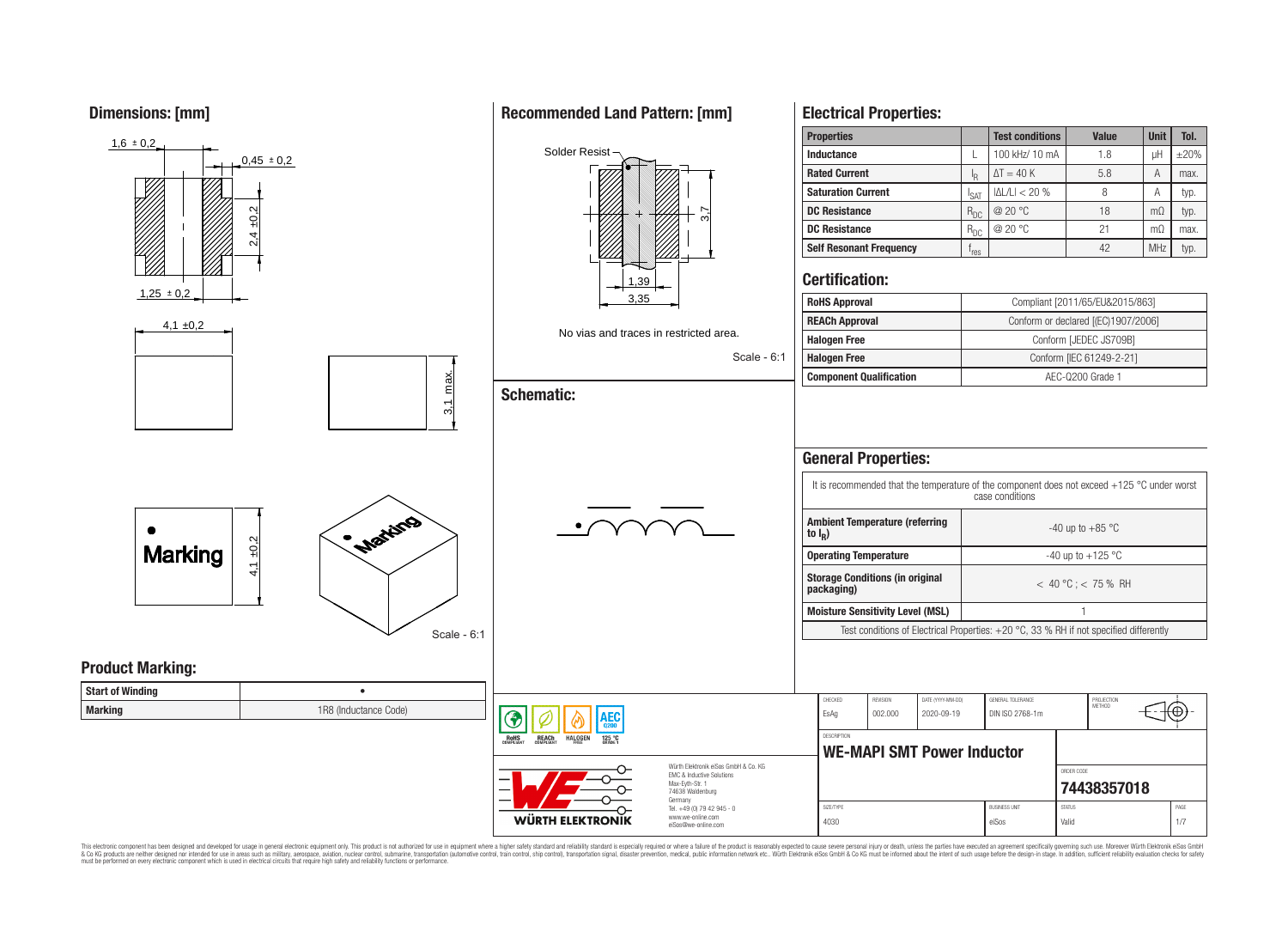

This electronic component has been designed and developed for usage in general electronic equipment only. This product is not authorized for subserved requipment where a higher selection equipment where a higher selection

# **Typical Temperature Rise vs. Current Characteristics:**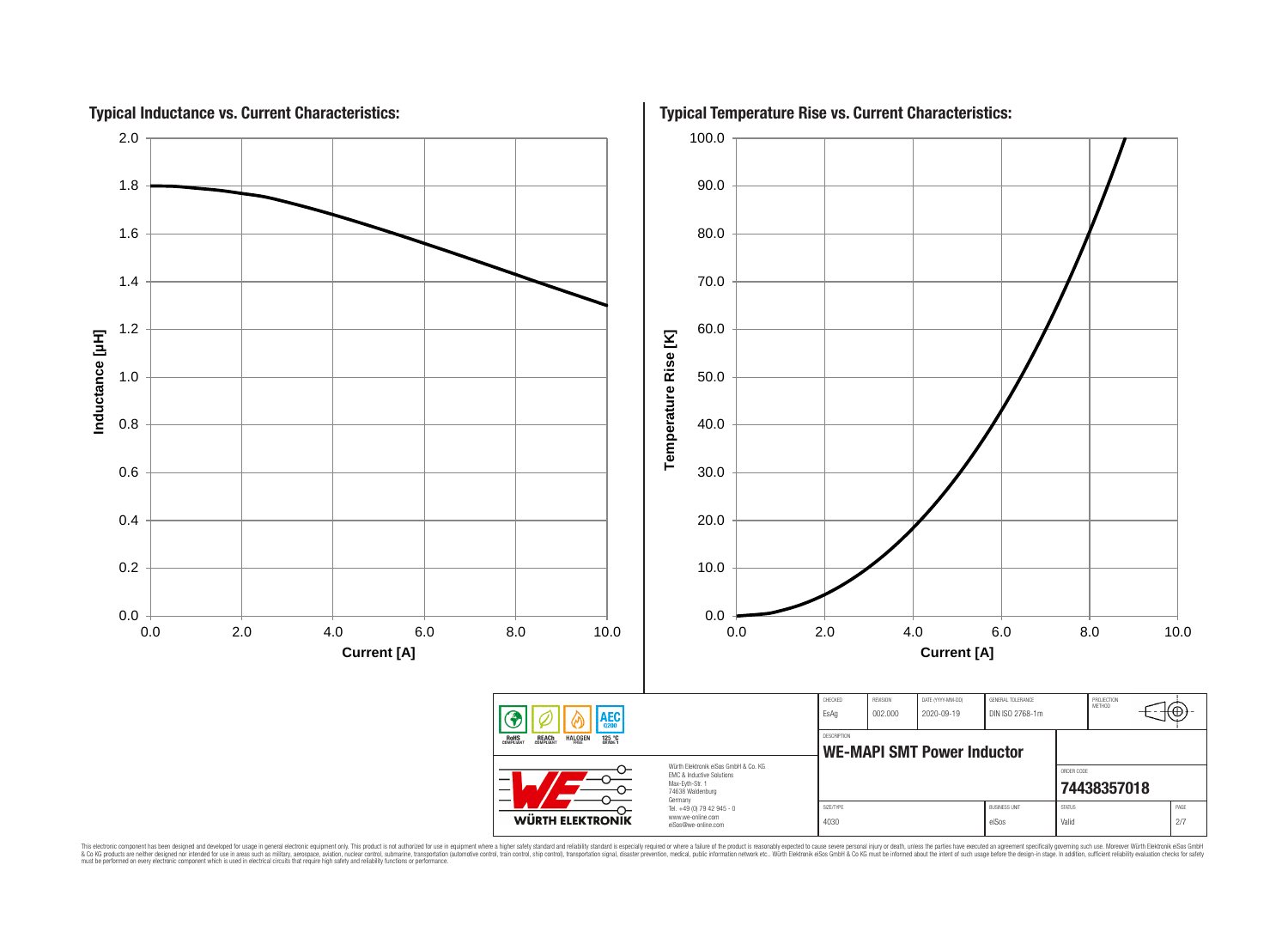# **Typical Impedance Characteristics:**



This electronic component has been designed and developed for usage in general electronic equipment only. This product is not authorized for use in equipment where a higher safely standard and reliability standard si espec & Ook product a label and the membed of the seasuch as marked and as which such a membed and the such assume that income in the seasuch and the simulation and the such assume that include to the such a membed and the such

PROJECTION<br>METHOD

76

**[74438357018](https://katalog.we-online.de/en/pbs/WE-MAPI/74438357018)**

ORDER CODE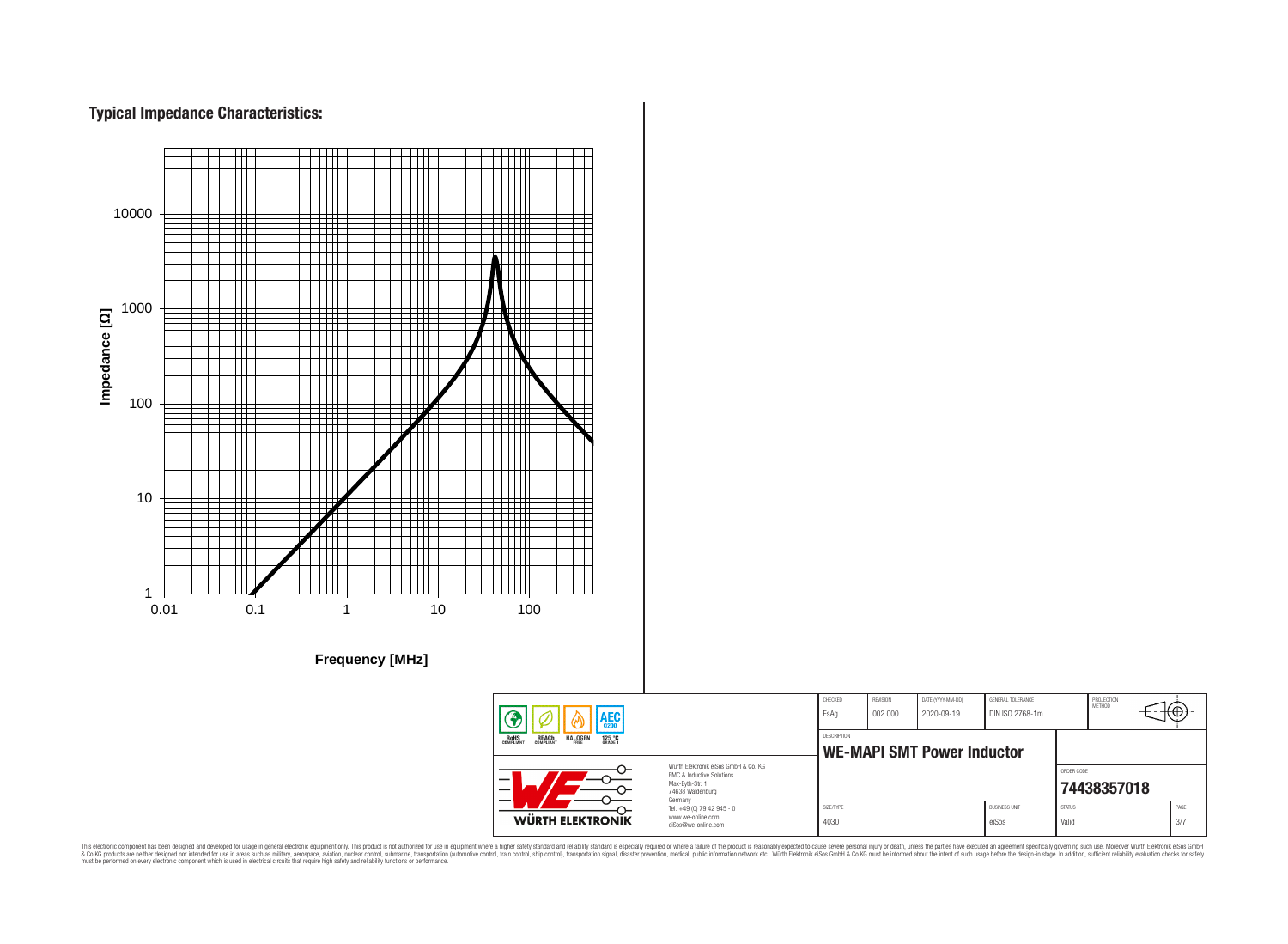## **Packaging Specification - Tape and Reel: [mm]**

## **Packaging Specification - Reel: [mm]**



This electronic component has been designed and developed for usage in general electronic equipment only. This product is not authorized for subserved requipment where a higher selection equipment where a higher selection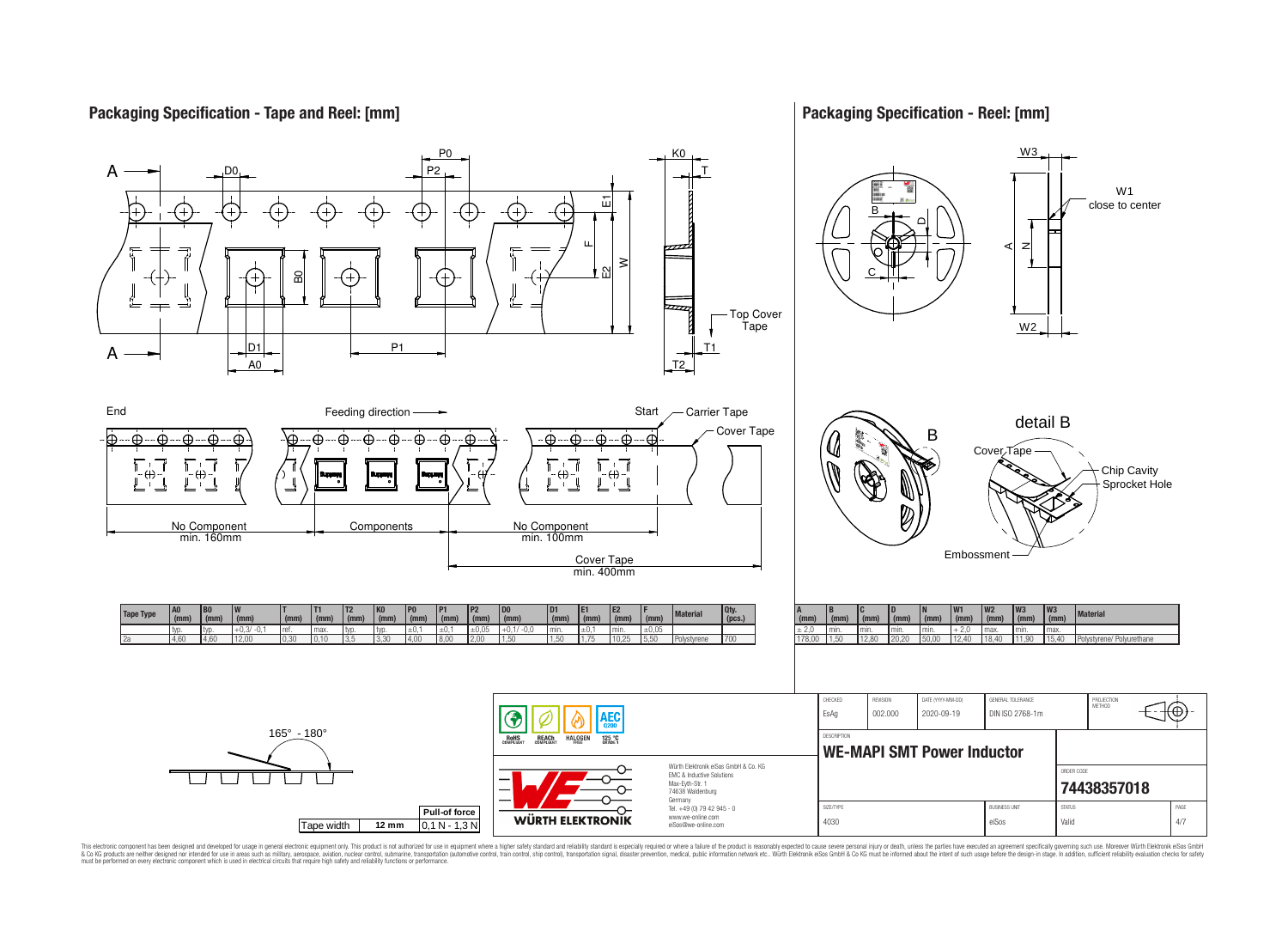# **Classification Reflow Profile for SMT components:**



# **Classification Reflow Soldering Profile:**

| <b>Profile Feature</b>                             |                    | <b>Value</b>                     |
|----------------------------------------------------|--------------------|----------------------------------|
| <b>Preheat Temperature Min</b>                     | <sup>I</sup> s min | 150 °C                           |
| <b>Preheat Temperature Max</b>                     | <sup>I</sup> s max | 200 °C                           |
| Preheat Time $t_s$ from $T_{s min}$ to $T_{s max}$ | $t_{\rm s}$        | $60 - 120$ seconds               |
| Ramp-up Rate $(T_1$ to $T_p$ )                     |                    | 3 °C/ second max.                |
| <b>Liquidous Temperature</b>                       | Ь.                 | 217 °C                           |
| Time $t_i$ maintained above $T_i$                  | կ                  | $60 - 150$ seconds               |
| Peak package body temperature                      | l n                | $T_p \leq T_c$ , see Table below |
| Time within 5°C of actual peak<br>temperature      | $t_{p}$            | $20 - 30$ seconds                |
| Ramp-down Rate $(T_p$ to $T_1$ )                   |                    | $6^{\circ}$ C/ second max.       |
| Time 25°C to peak temperature                      |                    | 8 minutes max.                   |

refer to IPC/ JEDEC J-STD-020E

Make sure that you use the correct thickness of solder paste to avoid an insufficient soldering result. We recommend 100µm solder paste as a reference.

# **Package Classification Reflow Temperature (T<sup>c</sup> ):**

| <b>Properties</b>                                                    | Volume mm <sup>3</sup><br>< 350 | Volume mm <sup>3</sup><br>350-2000 | Volume mm <sup>3</sup><br>>2000 |  |
|----------------------------------------------------------------------|---------------------------------|------------------------------------|---------------------------------|--|
| <b>PB-Free Assembly   Package Thickness  </b><br>$< 1.6$ mm          | 260 °C                          | 260 °C                             | 260 °C                          |  |
| <b>PB-Free Assembly   Package Thickness  </b><br>$1.6$ mm $- 2.5$ mm | 260 °C                          | 250 °C                             | 245 °C                          |  |
| <b>PB-Free Assembly   Package Thickness  </b><br>$\geq$ 2.5 mm       | 250 °C                          | 245 °C                             | 245 °C                          |  |

refer to IPC/ JEDEC J-STD-020E

| AEC<br><b>REACH</b><br>COMPLIANT<br><b>HALOGEN</b><br><b>ROHS</b><br>COMPLIANT<br>125 °C<br>Grade 1 |                                                                                                                     | CHECKED<br>EsAq                                  | <b>REVISION</b><br>002.000 | DATE (YYYY-MM-DD)<br>2020-09-19 | GENERAL TOLERANCE<br>DIN ISO 2768-1m |                        | PROJECTION<br>METHOD |             |
|-----------------------------------------------------------------------------------------------------|---------------------------------------------------------------------------------------------------------------------|--------------------------------------------------|----------------------------|---------------------------------|--------------------------------------|------------------------|----------------------|-------------|
|                                                                                                     |                                                                                                                     | DESCRIPTION<br><b>WE-MAPI SMT Power Inductor</b> |                            |                                 |                                      |                        |                      |             |
|                                                                                                     | Würth Flektronik eiSos GmbH & Co. KG<br>FMC & Inductive Solutions<br>Max-Eyth-Str. 1<br>74638 Waldenburg<br>Germany |                                                  |                            |                                 |                                      | ORDER CODE             | 74438357018          |             |
| WÜRTH ELEKTRONIK                                                                                    | Tel. +49 (0) 79 42 945 - 0<br>www.we-online.com<br>eiSos@we-online.com                                              | SIZE/TYPE<br>4030                                |                            |                                 | <b>BUSINESS UNIT</b><br>eiSos        | <b>STATUS</b><br>Valid |                      | PAGE<br>5/7 |

This electronic component has been designed and developed for usage in general electronic equipment only. This product is not authorized for subserved requipment where a higher selection equipment where a higher selection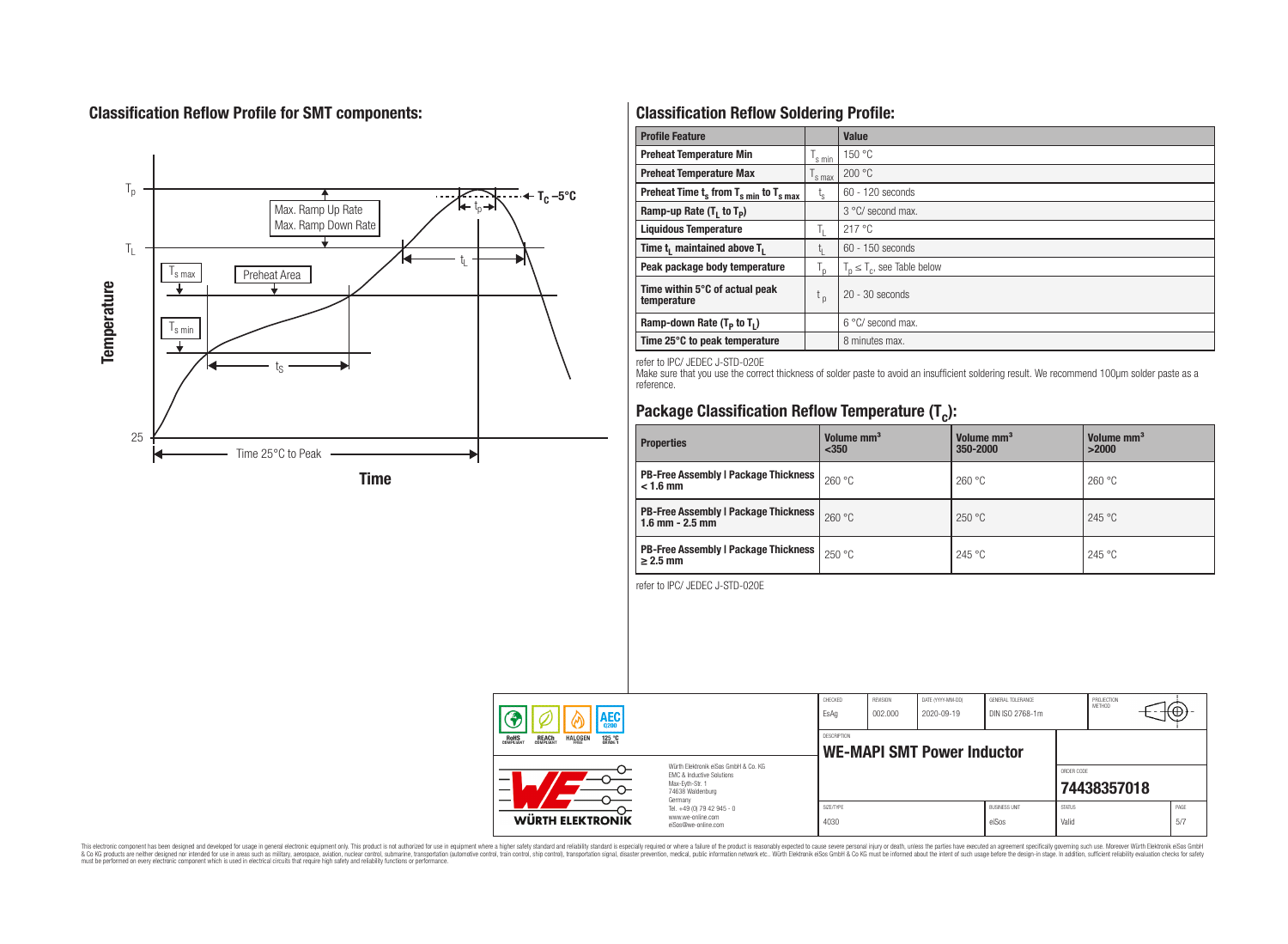# **Cautions and Warnings:**

## **The following conditions apply to all goods within the product series of WE-MAPI of Würth Elektronik eiSos GmbH & Co. KG:**

#### **General:**

- This electronic component was designed and manufactured for use in general electronic equipment.
- Würth Elektronik must be asked for written approval (following the PPAP procedure) before incorporating the components into any equipment in fields such as military, aerospace, aviation, nuclear control, submarine, transportation (automotive control, train control, ship control), transportation signal, disaster prevention, medical, public information network, etc. where higher safety and reliability are especially required and/or if there is the possibility of direct damage or human injury.
- Electronic components that will be used in safety-critical or high-reliability applications, should be pre-evaluated by the customer.
- The component is designed and manufactured to be used within the datasheet specified values. If the usage and operation conditions specified in the datasheet are not met, the wire insulation may be damaged or dissolved.
- Do not drop or impact the components, the component may be damaged.
- Würth Elektronik products are qualified according to international standards, which are listed in each product reliability report. Würth Elektronik does not guarantee any customer qualified product characteristics beyond Würth Elektroniks' specifications, for its validity and sustainability over time.
- The customer is responsible for the functionality of their own products. All technical specifications for standard products also apply to customer specific products.

#### **Product specific:**

#### **Soldering:**

- The solder profile must comply with the technical product specifications. All other profiles will void the warranty.
- All other soldering methods are at the customers' own risk.
- To improve the solderability of bottom termination components please refer to appnote ANP036 on our homepage.
- Make sure that you use the correct thickness of solder paste to avoid an insufficient soldering result. We recommend 100µm solder paste as a reference.

#### **Cleaning and Washing:**

• Washing agents used during the production to clean the customer application may damage or change the characteristics of the wire insulation, marking or plating. Washing agents may have a negative effect on the long-term functionality of the product.

#### **Potting:**

• If the product is potted in the costumer application, the potting material may shrink or expand during and after hardening. Shrinking could lead to an incomplete seal, allowing contaminants into the core. Expansion could damage the components. We recommend a manual inspection after potting to avoid these effects.

#### **Storage Conditions:**

- A storage of Würth Electronik products for longer than 12 months is not recommended. Within other effects, the terminals may suffer degradation, resulting in bad solderability. Therefore, all products shall be used within the period of 12 months based on the day of shipment.
- Do not expose the components to direct sunlight.
- The storage conditions in the original packaging are defined according to DIN EN 61760-2.
- The storage conditions stated in the original packaging apply to the storage time and not to the transportation time of the components.

#### **Handling:**

- Violation of the technical product specifications such as exceeding the nominal rated current will void the warranty.
- Applying currents with audio-frequency signals may result in audible noise due to the magnetostrictive material properties.
- The temperature rise of the component must be taken into consideration. The operating temperature is comprised of ambient temperature and temperature rise of the component.The operating temperature of the component shall not exceed the maximum temperature specified.

These cautions and warnings comply with the state of the scientific and technical knowledge and are believed to be accurate and reliable. However, no responsibility is assumed for inaccuracies or incompleteness.

| AEC                                                                               |                                                                                                                                                                                               | CHECKED<br>EsAq                                  | <b>REVISION</b><br>002.000 | DATE (YYYY-MM-DD)<br>2020-09-19 | GENERAL TOLERANCE<br>DIN ISO 2768-1m |                        | PROJECTION<br>METHOD | ťΦ          |
|-----------------------------------------------------------------------------------|-----------------------------------------------------------------------------------------------------------------------------------------------------------------------------------------------|--------------------------------------------------|----------------------------|---------------------------------|--------------------------------------|------------------------|----------------------|-------------|
| 125 °C<br><b>ROHS</b><br>COMPLIANT<br><b>REACH</b><br>COMPLIANT<br><b>HALOGEN</b> |                                                                                                                                                                                               | DESCRIPTION<br><b>WE-MAPI SMT Power Inductor</b> |                            |                                 |                                      |                        |                      |             |
|                                                                                   | Würth Flektronik eiSos GmbH & Co. KG<br>FMC & Inductive Solutions<br>Max-Eyth-Str. 1<br>74638 Waldenburg<br>Germany<br>Tel. +49 (0) 79 42 945 - 0<br>www.we-online.com<br>eiSos@we-online.com |                                                  |                            |                                 |                                      | ORDER CODE             | 74438357018          |             |
| WÜRTH ELEKTRONIK                                                                  |                                                                                                                                                                                               | SIZE/TYPE<br>4030                                |                            |                                 | <b>BUSINESS UNIT</b><br>eiSos        | <b>STATUS</b><br>Valid |                      | PAGE<br>6/7 |

This electronic component has been designed and developed for usage in general electronic equipment only. This product is not authorized for use in equipment where a higher safety standard and reliability standard si espec & Ook product a label and the membed of the seasuch as marked and as which such a membed and the such assume that income in the seasuch and the simulation and the such assume that include to the such a membed and the such